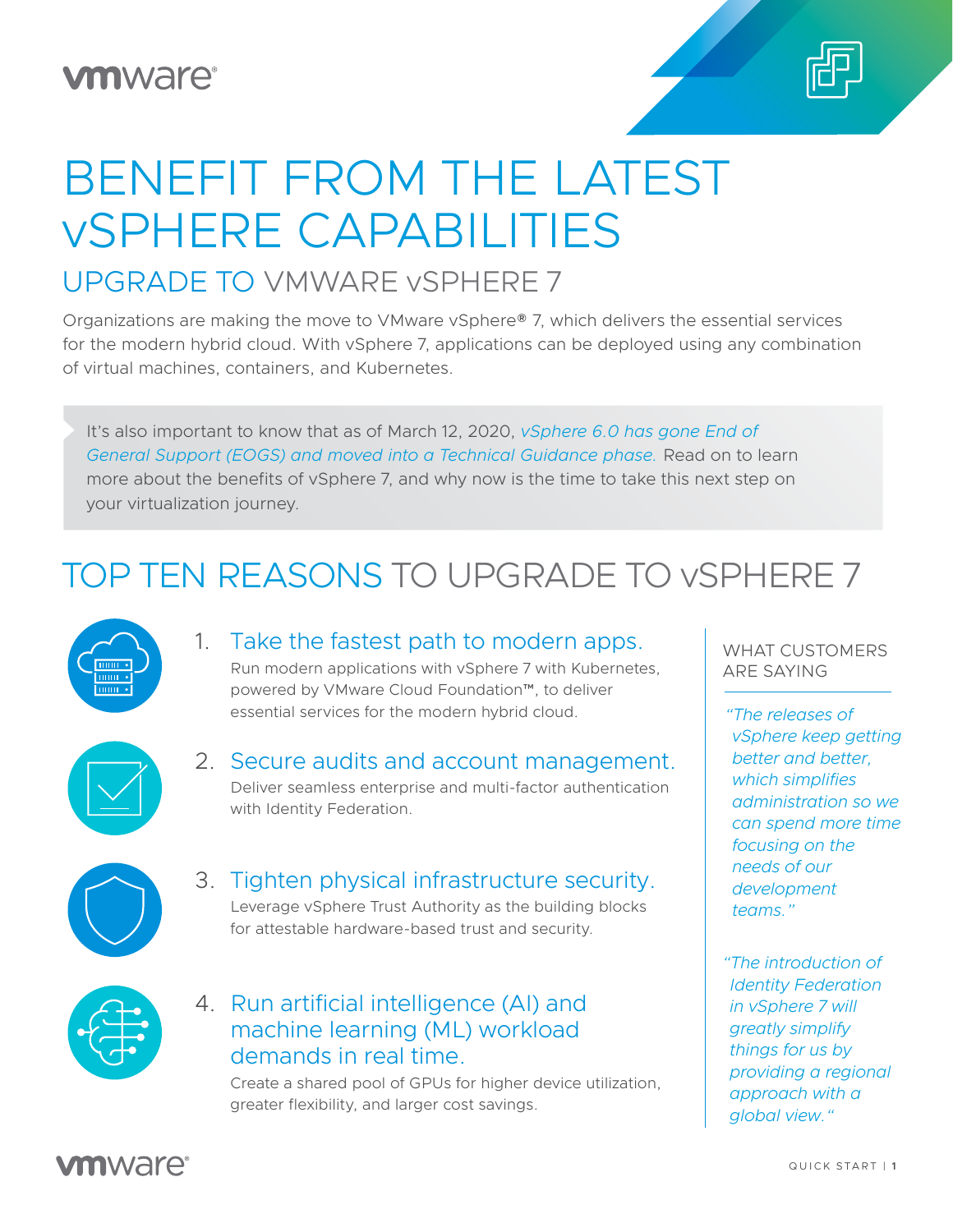# TOP TEN REASONS TO UPGRADE TO vSPHERE 7



### 5. Simplify software patching and hardware upgrades.

Use vSphere Lifecycle Manager to discover, manage, and upgrade VMware software and firmware from the vSphere GUI or a REST API.



### 6. Reduce complexity and increase scale.

New vSphere tools and REST APIs increase consolidation, flexibility, and automation for easy configuration access and maintenance.



### 7. Maximize performance and efficiency.

Improved VMware vSphere® Distributed Resource Scheduler™ (DRS) logic achieves better consolidation, workload placement, and balancing.



#### 8. Get proactive support technology and services.

Get comprehensive analytics and support with Skyline Health for vSphere to resolve potential issues before they impact operations.



#### 9. Realize flexibility to run any app on any cloud.

Track workload migration and federate corporate identities in a single view—from the data center to the cloud to the edge.



#### 10. Build a solid HCI for modern applications.

Future-proof infrastructure and reduce cost with VMware vSAN™ storage for traditional and cloud-native applications.

#### WHAT CUSTOMERS ARE SAYING

*"vSphere with Kubernetes helps us achieve consistent operations of our existing system and rapid scale-up for new applications."*

*"With the application-focused management and simplified lifecycle we can increase agility and our pace of innovation."*

*"The Lifecycle Manager, Update Manager, and automation tools in vSphere make life easier for our architecture and engineering teams to focus on development."*

### **m**ware<sup>®</sup>